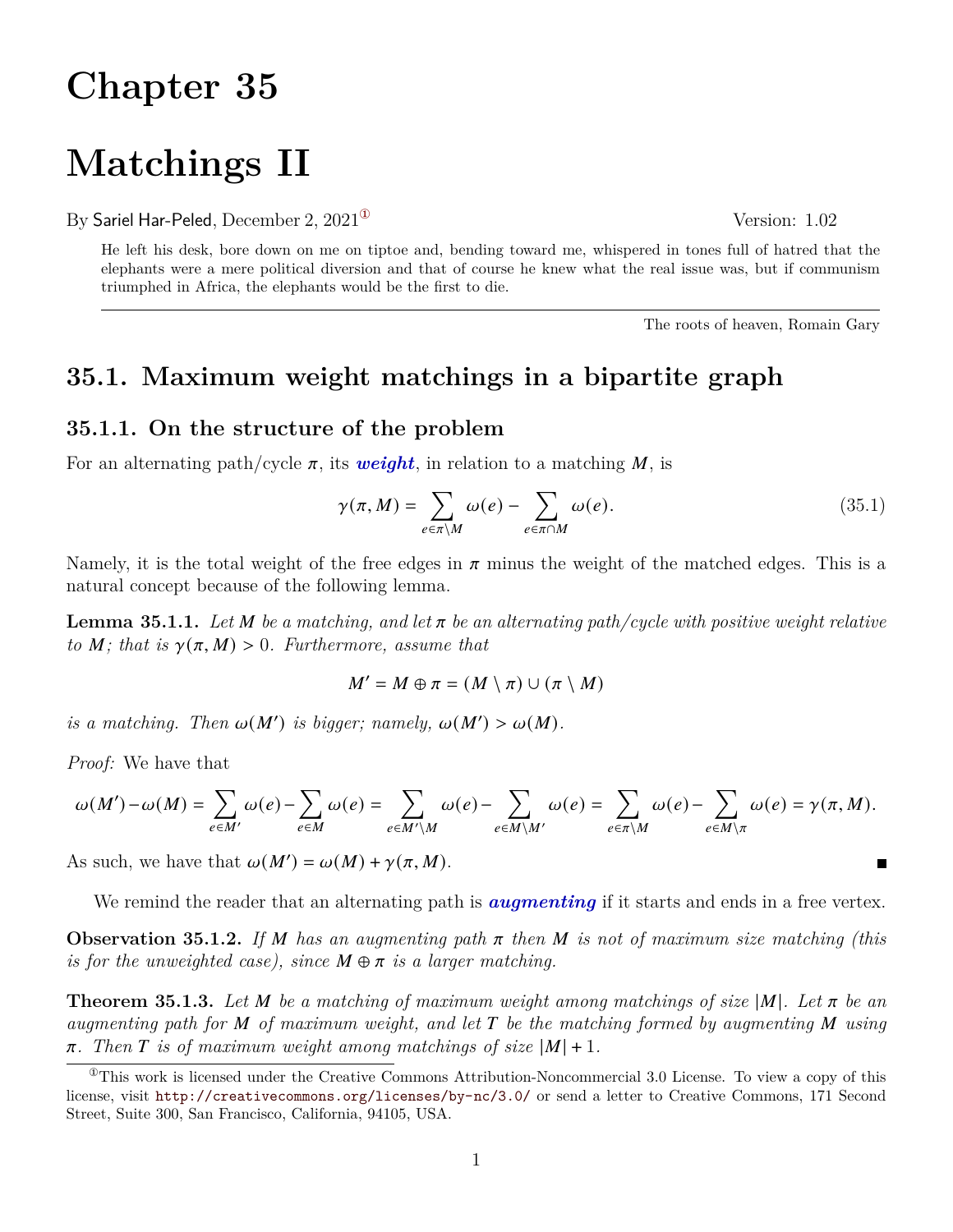*Proof:* Let S be a matching of maximum weight among all matchings with  $|M| + 1$  edges. And consider  $H = (V, M \oplus S).$ 

Consider a cycle  $\sigma$  in H. The weight  $\gamma(\sigma, M)$  (see [Eq. \(35.1\)\)](#page-0-1) must be zero. Indeed, if  $\gamma(\sigma, M) > 0$ then  $M \oplus \sigma$  is a matching of the same size as M which is heavier than M. A contradiction to the definition of  $M$  as the maximum weight such matching.

Similarly, if  $\gamma(\sigma, M) < 0$  than  $\gamma(\sigma, S) = -\gamma(\sigma, M)$  and as such  $S \oplus \sigma$  is heavier than S. A contradiction.

By the same argumentation, if  $\sigma$  is a path of even length in the graph H then  $\gamma(\sigma, M) = 0$  by the same argumentation.

Let  $U<sub>S</sub>$  be all the odd length paths in H that have one edge more in S than in M, and similarly, let  $U_M$  be the odd length paths in H that have one edge more of M than an edge of S.

We know that  $|U_s| - |U_M| = 1$  since S has one more edge than M. Now, consider a path  $\pi \in U_s$ and a path  $\pi' \in U_M$ . It must be that  $\gamma(\pi, M) + \gamma(\pi', M) = 0$ . Indeed, if  $\gamma(\pi, M) + \gamma(\pi', M) > 0$  then  $M \oplus \pi \oplus \pi'$  would have bigger weight than M while having the same number of edges. Similarly, if  $\gamma(\pi, M) + \gamma(\pi', M) < 0$  (compared to M) then  $S \oplus \pi \oplus \pi'$  would have the same number of edges as S while being a heavier matching. A contradiction.

Thus,  $\gamma(\pi, M) + \gamma(\pi', M) = 0$ . Thus, we can pair up the paths in  $U_s$  to paths in  $U_M$ , and the total weight of such a pair is zero, by the above argumentation. There is only one path  $\mu$  in  $U_s$  which is not paired, and it must be that  $\gamma(\mu, M) = \omega(S) - \omega(M)$  (since everything else in H has zero weight as we apply it to  $M$  to get  $S$ ).

This establishes the claim that we can augment  $M$  with a single path to get a maximum weight matching of cardinality  $|M| + 1$ . Clearly, this path must be the heaviest augmenting path that exists for M. Otherwise, there would be a heavier augmenting path  $\sigma'$  for M such that  $\omega(M \oplus \sigma') > \omega(S)$ . A contradiction to the maximality of S.  $\blacksquare$ 

The above theorem imply that if we always augment along the maximum weight augmenting path, than we would get the maximum weight matching in the end.

### **35.1.2. Maximum Weight Matchings in a bipartite Graph**

#### **35.1.2.1. Building the residual graph**

Let  $G = (L \cup R, E)$  be the given bipartite graph, with  $w : E \to \mathbb{R}$  be the non-negative weight function. Given a matching  $M$ , let  $G_M$  to be the directed graph, where

(i) For all edges  $rl \in M$ ,  $l \in L$  and  $r \in R$ , the edge  $(r, l)$  is added  $G_M$ , with weight  $\alpha((r, l)) = \omega(rl)$ .

(ii) For all edges  $rl \in E \setminus M$ , the edge  $(l \to r)$  is added to  $G_M$ , with weight  $\alpha((l, r)) = -\omega(rl)$ .

Namely, we direct all the matching edges from right to left, and assign them their weight, and we direct all other edges from left to right, with their negated weight. Let  $G_M$  denote the resulting graph.

An augmenting path  $\pi$  in G must have an odd number of edges. Since G is bipartite,  $\pi$  must have one endpoint on the left side and one endpoint on the right side. Observe, that a path  $\pi$  in  $G_M$  has weight  $\alpha(\pi) = -\gamma(\pi, M)$ .

Let  $U_L$  be all the unmatched vertices in  $L$  and let  $U_R$  be all the unmatched vertices in  $R$ .

Thus, what we are looking for is a path  $\pi$  in  $G_M$  starting  $U_L$  going to  $U_R$  with maximum weight  $\gamma(\pi)$ , namely with minimum weight  $\alpha(\pi)$ .

**Lemma 35.1.4.** *If is a maximum weight matching with edges in* G*, than there is no negative cycle in*  $G_M$  where  $\alpha(\cdot)$  *is the associated weight function.*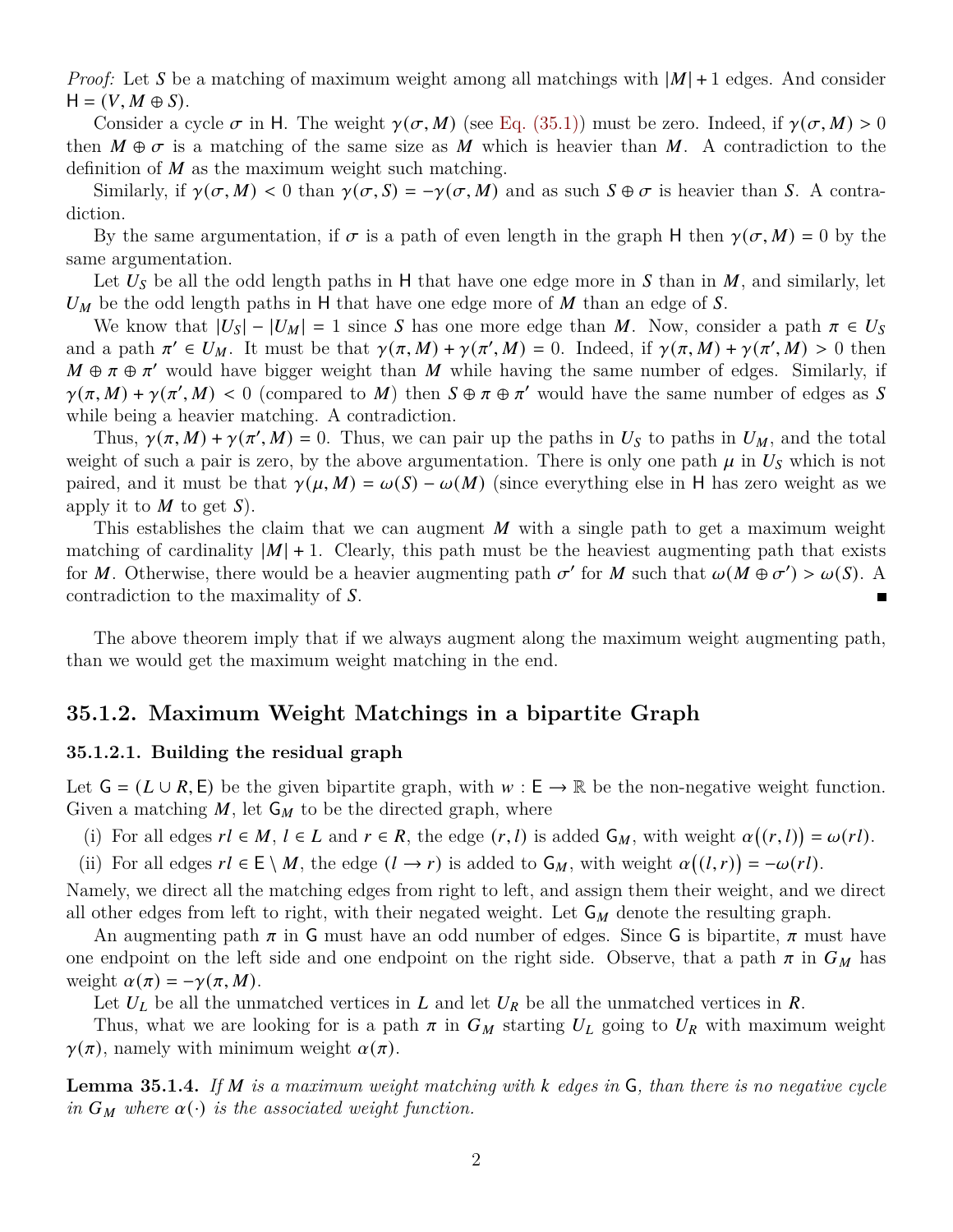*Proof:* Assume for the sake of contradiction that there is a cycle C, and observe that  $\gamma(C) = -\alpha(C) > 0$ . Namely,  $M \oplus C$  is a new matching with bigger weight and the same number of edges. A contradiction to the maximality of  $M$ .

#### **35.1.2.2. The algorithm**

So, we now can find a maximum weight in the bipartite graph G as follows: Find a maximum weight matching M with  $k$  edges, compute the maximum weight augmenting path for  $M$ , apply it, and repeat till  $M$  is maximal.

Thus, we need to find a minimum weight path in  $G_M$  between  $U_L$  and  $U_R$  (because we flip weights). This is the problem of computing a shortest path in the graph  $G_M$  which does not have negative cycles, and this can be done by using the Bellman-Ford algorithm. Indeed, collapse all the vertices of  $U_L$  into a single vertex, and all the uncovered vertices of  $U_R$  into a single vertex. Let  $H_M$  be the resulting graph. Clearly, we are looking for the shortest path between the two vertices corresponding to  $U_L$  and  $U_R$  in  $H_M$  and since this graph has no negative cycles, this can be done using the Bellman-Ford algorithm, which takes  $O(nm)$  time. We conclude:

**Lemma 35.1.5.** *Given a bipartite graph* G *and a maximum weight matching* M of size k one can find *a maximum weight augmenting path for in* G*, in* () *time, where is the number of vertices of* G *and is the number of edges.*

We need to apply this algorithm  $n/2$  times at most, as such, we get:

**Theorem 35.1.6.** *Given a weight bipartite graph*  $\mathsf{G}$ *, with* n vertices and m edges, one can compute a *maximum weight matching in*  $\mathsf{G}$  *in*  $O(n^2m)$  *time.* 

### **35.1.3. Faster Algorithm**

It turns out that the graph here is very special, and one can use the Dijkstra algorithm. We omit any further details, and state the result. The interested student can figure out the details (warning: this is not easy). or lookup the literature.

**Theorem 35.1.7.** *Given a weight bipartite graph*  $\mathsf{G}$ *, with* n vertices and m edges, one can compute a *maximum weight matching in*  $\mathsf{G}$  *in*  $O(n(n \log n + m))$  *time.* 

### **35.2. The Bellman-Ford algorithm - a quick reminder**

The Bellman-Ford algorithm computes the shortest path from a single source  $s$  in a graph  $\mathsf G$  that has no negative cycles to all the vertices in the graph. Here  $\overline{G}$  has *n* vertices and *m* edges. The algorithm works by initializing all distances to the source to be  $\infty$  (formally, for all  $u \in V(G)$ , we set  $d[u] \leftarrow \infty$ and  $d[s] \leftarrow 0$ . Then, it *n* times scans all the edges, and for every edge  $(u, v) \in E(G)$  it performs a Relax $(u, v)$  operation. The relax operation checks if  $x = d[u] + w(u, v) < d[v]$ , and if so, it updates  $d[v]$  to x, where  $d[u]$  denotes the current distance from s to u. Since Relax $(u, v)$  operation can be performed in constant time, and we scan all the edges  $n$  times, it follows that the overall running time is  $O(mn)$ .

We claim that in the end of the execution of the algorithm the shortest path length from  $s$  to  $u$  is  $d[u]$ , for all  $u \in V(G)$ . Indeed, every time we scan the edges, we set at least one vertex distance to its final value (which is its shortest path length). More formally, all vertices that their shortest path to  $s$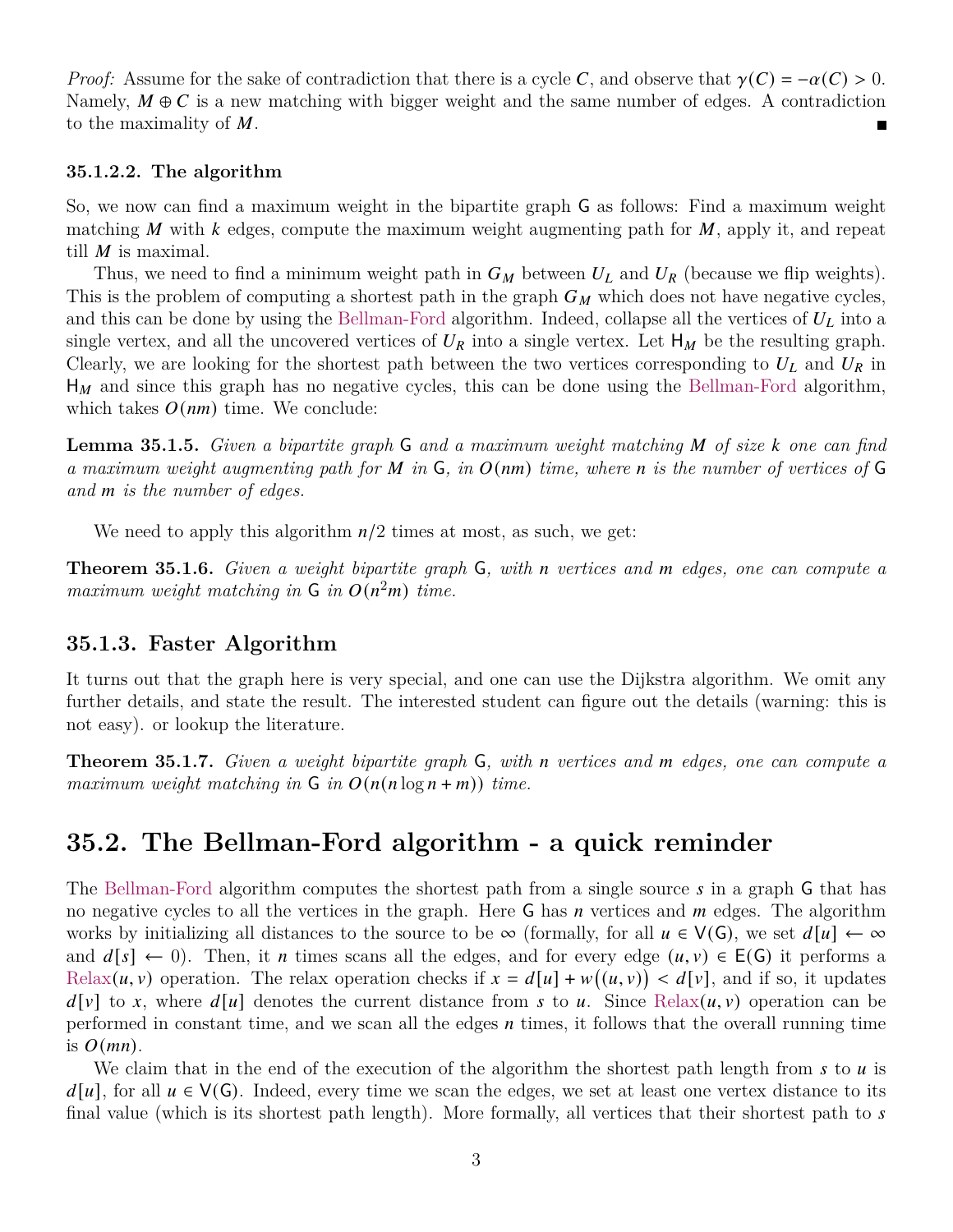have *i* edges, are being set to their shortest path length in the *i*th iteration of the algorithm, as can be easily proved by induction. This implies the stated bound on the running time of the algorithm.

Notice, that if we want to detect negative cycles, we can ran Bellman-Ford for an additional iteration. If the distances changes, we know that there is a negative cycle somewhere in the graph.

### **35.3. Maximum size matching in a non-bipartite graph**

The results from the previous lecture suggests a natural algorithm for computing a maximum size (i.e., matching with maximum number of edges in it) matching in a general (i.e., not necessarily bipartite) graph. Start from an empty matching  $M$  and repeatedly find an augmenting path from an unmatched vertex to an unmatched vertex. Here we are discussing the unweighted case.

**Notations.** Let T be a given tree. For two vertices  $x, y \in V(T)$ , let  $\tau_{xy}$  denote the path in T between x and y. For two paths  $\pi$  and  $\pi'$  that share an endpoint, let  $\pi$  ||  $\pi'$  denotes the path resulting from concatenating  $\pi$  to  $\pi'$ . For a path  $\pi$ , let  $|\pi|$  denote the number of edges in  $\pi$ .

### **35.3.1. Finding an augmenting path**

We are given a graph G and a matching  $M$ , and we would to compute a bigger matching in G. We will do it by computing an augmenting path for  $M$ .

We first observe that if G has any edge with both endpoints being free, we can just add it to the current matching. Thus, in the following, we assume that for all edges, at least one of their endpoint is covered by the current matching  $M$ . Our task is to find an augmenting path in  $M$ .

Let H be the result of collapsing all the unmatched vertices in  $G$  into a single (special) vertex  $s$ .

Next, we compute an *alternating BFS* of H starting from s. Formally, we perform a BFS on H starting from  $s$  such that for the even levels of the tree the algorithm is allowed to traverse only edges in the matching  $M$ , and in odd levels the algorithm traverses the unmatched edges. Let  $\mathcal T$  denote the resulting tree.

An augmenting path in G corresponds to an odd cycle in H with passing through the vertex s.

Definition 35.3.1. An edge  $uv \in E(G)$  is a *bridge* if the following conditions are met:

- (i)  $u$  and  $v$  have the same depth in  $\mathcal{T}$ ,
- (ii) if the depth of  $u$  in  $\mathcal T$  is even then  $uv$  is free (i.e.,  $uv \notin M$ , and
- <span id="page-3-0"></span>(iii) if the depth of  $u$  in  $\mathcal T$  is odd then  $uv \in M$ .



Figure 35.1: A cycle in the alternating BFS tree. Depths in the alternating BFS tree.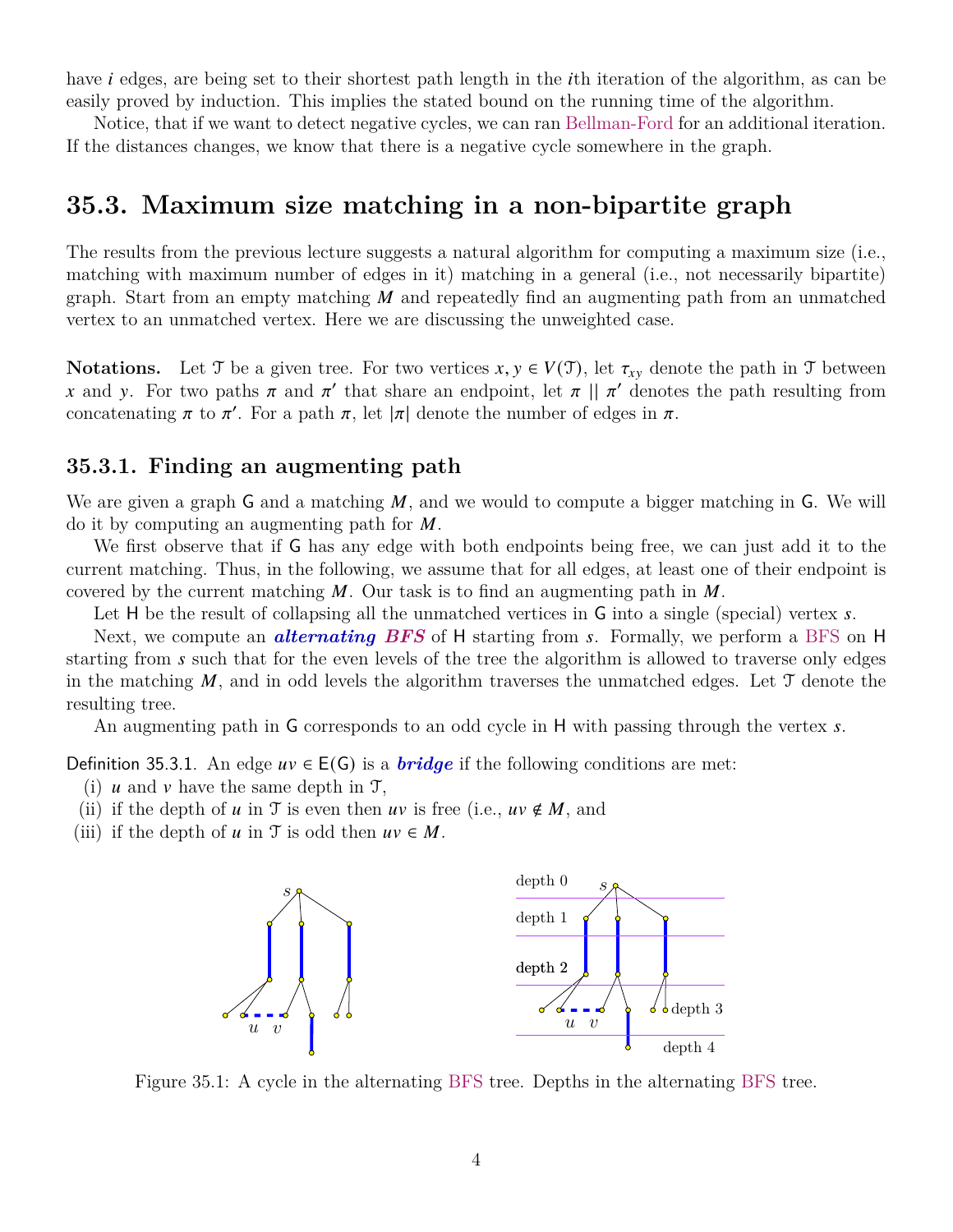Note, that given an edge  $uv$  we can check if it is a bridge in constant time after linear time preprocessing of  $\mathcal T$  and  $\mathcal G$ .

<span id="page-4-0"></span>The following is an easy technical lemma.

**Lemma 35.3.2.** Let v be a vertex of G, M a matching in G, and let  $\pi$  be the shortest alternating path *between* s and v in G. Furthermore, assume that for any vertex w of  $\pi$  the shortest alternating path *between*  $w$  *and*  $s$  *is the path along*  $\pi$ .

*Then, the depth*  $d_{\mathcal{T}}(v)$  *of*  $v$  *in*  $\mathcal{T}$  *is*  $|\pi|$ *.* 

*Proof:* By induction on  $|\pi|$ . For  $|\pi| = 1$  the proof trivially holds, since then v is a neighbor of s in G, and as such it is a child of  $s$  in  $\mathcal{T}$ .

For  $|\pi| = k$ , consider the vertex just before v on  $\pi$ , and let us denote it by u. By induction, the depth of u in T is  $k - 1$ . Thus, when the algorithm computing the alternating BFS visited u, it tried to hang  $\nu$  from it in the next iteration. The only possibility for failure is if the algorithm already hanged  $\nu$  in earlier iteration of the algorithm. But then, there exists a shorter alternating path from  $s$  to  $v$ , which is a contradiction.

<span id="page-4-1"></span>**Lemma 35.3.3.** If there is an augmenting path in G for a matching M, then there exists an edge  $uv \in E(G)$  *which is a bridge in*  $\mathcal{T}$ .

*Proof:* Let  $\pi$  be an augmenting path in G. The path  $\pi$  corresponds to a an odd length alternating cycle in H. Let  $\sigma$  be the shortest odd length alternating cycle in H (note that both edges in  $\sigma$  that are adjacent to s are unmatched.

For a vertex x of  $\sigma$ , let  $d(x)$  be the length of the shortest alternating path between x and s in H. Similarly, let  $d'(x)$  be the length of the shortest alternating path between s and x along  $\sigma$ . Clearly,  $d(x) \leq d'(x)$ .

The claim that is that  $d(x) = d'(x)$ , for all  $x \in \sigma$ . Indeed, assume for the sake of contradiction that  $d(x) < d'(x)$ , and let  $\pi_1, \pi_2$  be the two paths from x to s formed by  $\sigma$ . Let  $\eta$  be the shortest alternating path between s and x. We know that  $|\eta| < |\pi_1|$  and  $|\eta| < |\pi_2|$ . It is now easy to verify that either  $\pi_1 || \eta$ or  $\pi_2$  ||  $\eta$  is an alternating cycle shorter than  $\sigma$  involving s, which is a contradiction.

But then, take the two vertices of  $\sigma$  furthest away from s. Clearly, both of them have the same depth in T, since  $d(u) = d'(u) = d(v)$ . By [Lemma 35.3.2,](#page-4-0) we now have that  $d_{\mathcal{T}}(u) = d(u)$  $d(v) = d_{\mathfrak{T}}(v)$ . Establishing the first part of the claim. See [Figure 35.1.](#page-3-0)

As for the second claim, observe that it easily follows as  $\sigma$  is created from an alternating path. П

Thus, we can do the following: Compute the alternating BFS  $\mathcal T$  for H, and find a bridge  $uv$  in it. If M is not a maximal matching, then there exists an augmenting path for  $\mathsf{G}$ , and by [Lemma 35.3.3](#page-4-1) there exists a bridge. Computing the bridge  $uv$  takes  $O(m)$  time.

Extract the paths from  $s$  to  $u$  and from  $s$  to  $v$  in T, and glue them together with the edge  $uv$  to form an odd cycle  $\mu$  in H; namely,  $\mu = \tau_{su} || uv || \tau_{vs}$ . If  $\mu$  corresponds to an alternating path in G then we are done, since we found an alternating path, and we can apply it and find a bigger matching.

But  $\mu$  might have repeated edges. In particular, let  $\pi_{su}$  and  $\pi_{sv}$  be the two paths from s to u and v, respectively. Let w be the lowest vertex in T that is common to both  $\pi_{su}$  and  $\pi_{sv}$ .

Definition 35.3.4. Given a matching M, a *flower* for M is formed by a *stem* and a *blossom*. The stem is an even length alternating path starting at a free vertex  $\nu$  ending at vertex  $\nu$ , and the blossom is an odd length (alternating) cycle based at  $w$ .

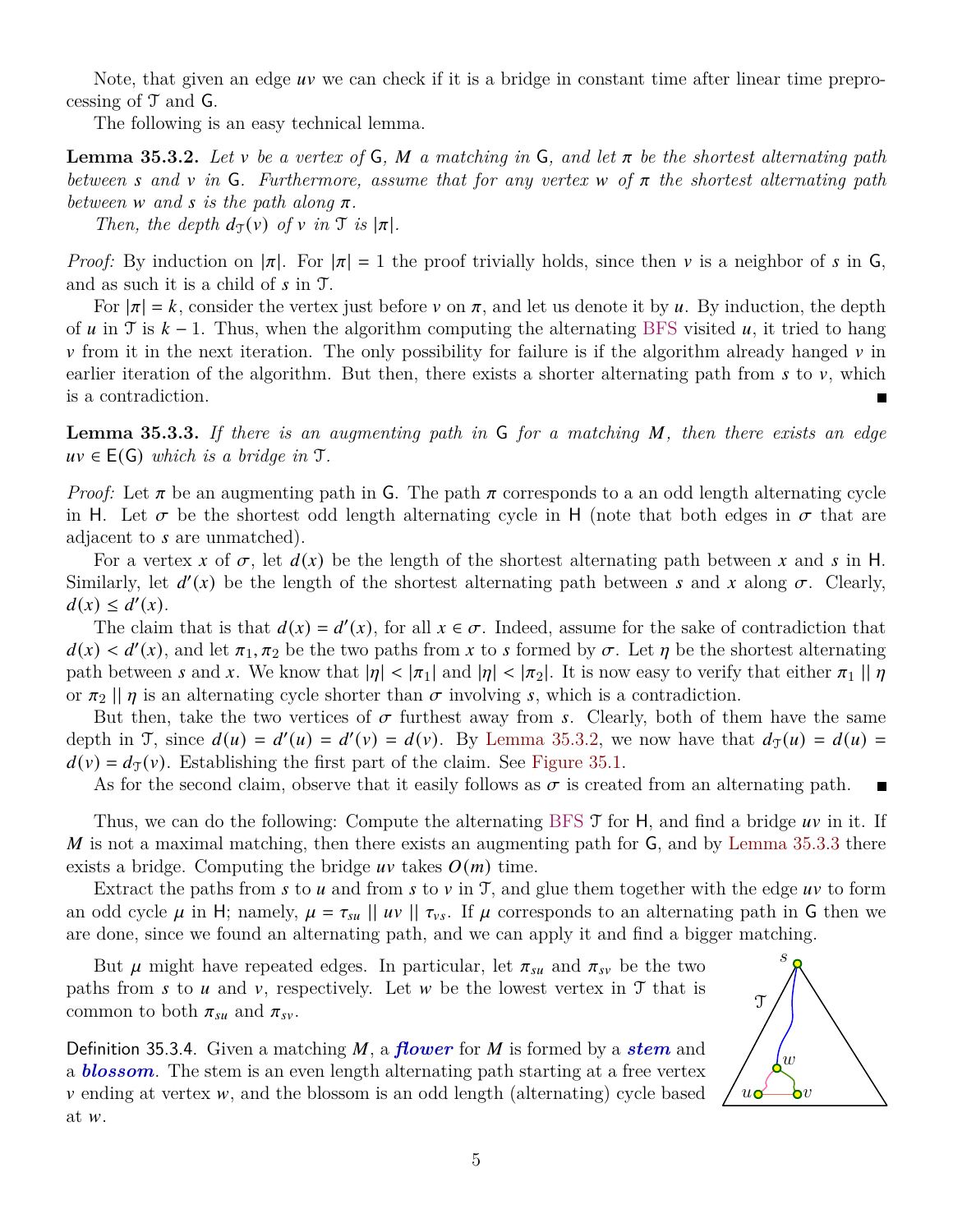**Lemma 35.3.5.** *Consider a bridge edge*  $uv \in G$ *, and let*  $w$  *be the least common ancestor (LCA) of*  $u$ *and*  $\nu$  *in*  $\mathcal{T}$ *. Consider the path*  $\pi_{sw}$  *together with the cycle*  $C = \pi_{wu} || uv || \pi_{vw}$ *. Then*  $\pi_{sw}$  *and*  $C$  *together form a flower.*

*Proof:* Since only the even depth nodes in  $\mathcal T$  have more than one child,  $w$  must be of even depth, and as such  $\pi_{sw}$  is of even length. As for the second claim, observe that  $\alpha = |\pi_{wu}| = |\pi_{wv}|$  since the two nodes have the same depth in T. In particular,  $|C| = |\pi_{wu}| + |\pi_{wv}| + 1 = 2\alpha + 1$ , which is an odd number.



Let us translate this blossom of H back to the original graph G. The path  $s$  to  $w$  corresponds to an alternating path starting at a free vertex  $f$  (of G) and ending at w, where the last edge is in the stem is in the matching, the cycle  $w \dots u \dots v \dots w$  is an alternating odd length cycle in  $G$  where the two edges adjacent to  $w$  are unmatched.

We can not apply a blossom to a matching in the hope of getting better matching. In fact, this is illegal and yield something which is not a matching. On the positive side, we discovered an odd alternating cycle in the graph G.

Summarizing the above algorithm, we have:

**Lemma 35.3.6.** *Given a graph* G *with n vertices and m edges, and a matching M, one can find in*  $O(n + m)$  *time, either a blossom in* G *or an augmenting path in* G.

To see what to do next, we have to realize how a matching in G interact with an odd length cycle which is computed by our algorithm (i.e., blossom). In particular, assume that the free vertex in the cycle is unmatched. To get a maximum number of edges of the matching in the cycle, we must at most  $(n-1)/2$  edges in the cycle, but then we can rotate the matching edges in the cycle, such that any vertex on the cycle can be free. See figure on the right.



Let  $G/C$  denote the graph resulting from collapsing such an odd cycle C into single vertex. The new vertex is marked by  $\{C\}.$ 

**Lemma 35.3.7.** *Given a graph*  $\mathsf{G}$ *, a matching*  $\mathsf{M}$ *, and a flower*  $\mathsf{B}$ *, one can find a matching*  $\mathsf{M}'$  with the same cardinality, such that the blossom of  $B$  contains a free (i.e., unmatched) vertex in  $M'$ .

*Proof:* If the stem of  $\bm{B}$  is empty and  $\bm{B}$  is just formed by a blossom, and then we are done. Otherwise, **B** was as stem  $\pi$  which is an even length alternating path starting from a free vertex v. Observe that the matching  $M' = M \oplus \pi$  is of the same cardinality, and the cycle in B now becomes an alternating odd cycle, with a free vertex.

Intuitively, what we did is to apply the stem to the matching  $M$ . See [Figure 35.3.](#page-6-0)

**Theorem 35.3.8.** Let  $M$  be a matching, and let  $C$  be a blossom for  $M$  with an unmatched vertex  $v$ . *Then,* M is a maximum matching in G if and only if  $M/C = M \setminus C$  is a maximum matching in  $G/C$ .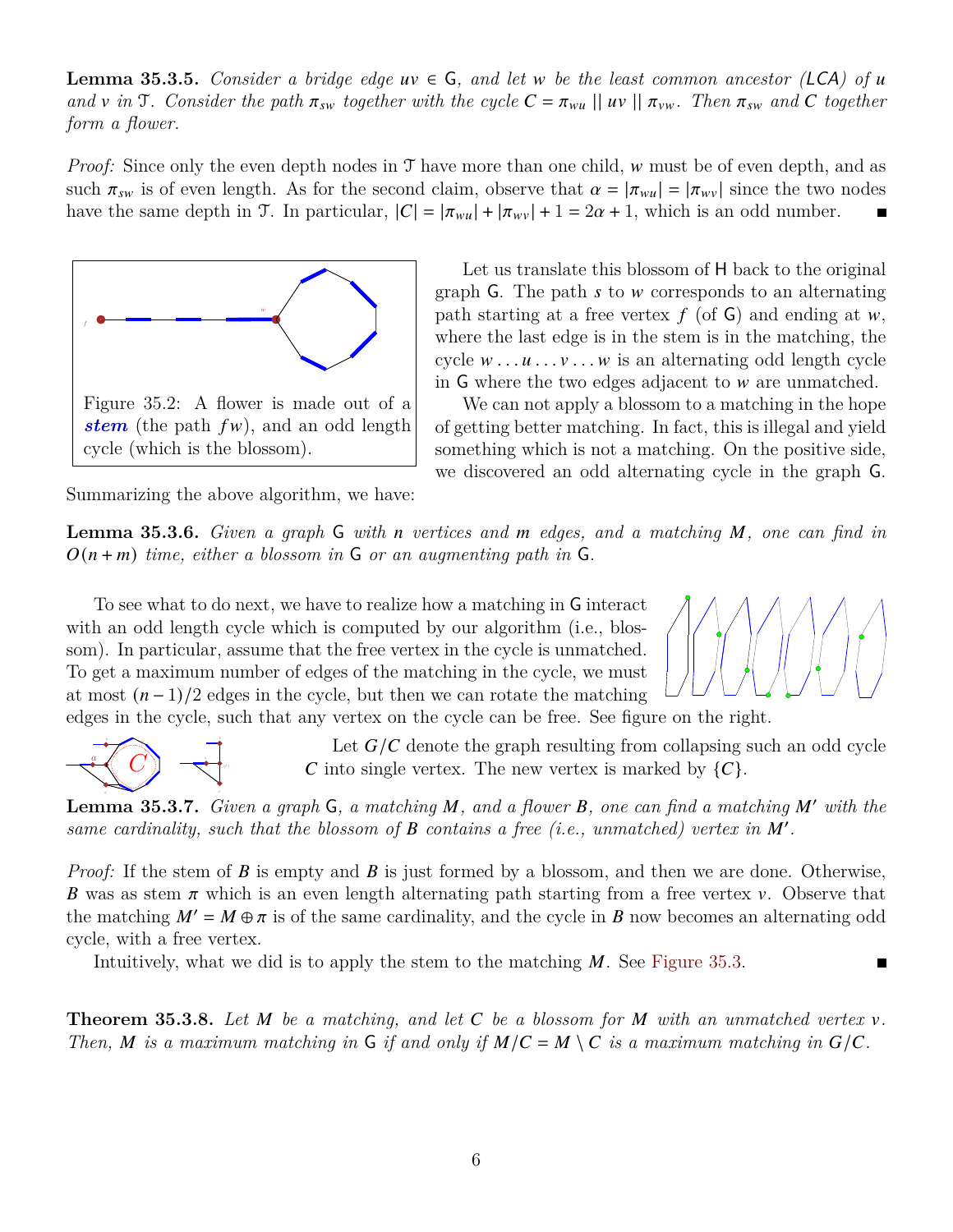<span id="page-6-0"></span>

Figure 35.3: (i) the flower, and (ii) the invert stem.

*Proof:* Let  $G/C$  be the collapsed graph, with  $\{C\}$  denoting the vertex that correspond to the cycle C.

Note, that the collapsed vertex  ${C}$  in  $G/C$  is free. Thus, an augmenting path  $\pi$  in  $G/C$  either avoids the collapsed vertex  ${C}$  altogether, or it starts or ends there. In any case, we can rotate the matching around C such that  $\pi$  would be an augmenting path in G. Thus, if  $M/C$  is not a maximum matching in  $G/C$  then there exists an augmenting path in  $G/C$ , which in turn is an augmenting path in G, and as such  $M$  is not a maximum matching in  $G$ .

Similarly, if  $\pi$  is an augmenting path in G and it avoids C then it is also an augmenting path in  $G/C$ , and then  $M/C$  is not a maximum matching in  $G/C$ .

Otherwise, since  $\pi$  starts and ends in two different free vertices and  $C$  has only one free vertex, it follows that  $\pi$  has an endpoint outside C. Let v be this endpoint of  $\pi$  and let u be the first vertex of  $\pi$ that belongs to C. Let  $\sigma$  be the path  $\pi[v, u]$ .

Let f be the free vertex of C. Note that f is unmatched. Now, if  $u = f$  we are done, since then  $\pi$  is an augmenting path also in  $G/C$ . Note that if  $u$  is matched in C, as such, it must be that the last edge e in  $\pi$  is unmatched. Thus, rotate the matching M around C such that u becomes free. Clearly, then  $\sigma$ is now an augmenting path in G (for the rotated matching) and also an augmenting path in  $G/C$ .

**Corollary 35.3.9.** *Let be a matching, and let be an alternating odd length cycle with the unmatched vertex being free. Then, there is an augmenting path in* G *if and only if there is an augmenting path in*  $G/C$ .

### **35.3.2. The algorithm**

Start from the empty matching  $M$  in the graph  $\mathsf G$ .

Now, repeatedly, try to enlarge the matching. First, check if you can find an edge with both endpoints being free, and if so add it to the matching. Otherwise, compute the graph H (this is the graph where all the free vertices are collapsed into a single vertex), and compute an alternating BFS tree in H. From the alternating BFS, we can extract the shortest alternating cycle based in the root (by finding the highest bridge). If this alternating cycle corresponds to an alternating path in G then we are done, as we can just apply this alternating path to the matching  $M$  getting a bigger matching.

If this is a flower, with a stem  $\rho$  and a blossom C then apply the stem to M (i.e., compute the matching  $M \oplus \rho$ ). Now, C is an odd cycle with the free vertex being unmatched. Compute recursively an augmenting path  $\pi$  in  $G/C$ . By the above discussing, we can easily transform this into an augmenting path in G. Apply this augmenting path to  $M$ .

Thus, we succeeded in computing a matching with one edge more in it. Repeat till the process get stuck. Clearly, what we have is a maximum size matching.